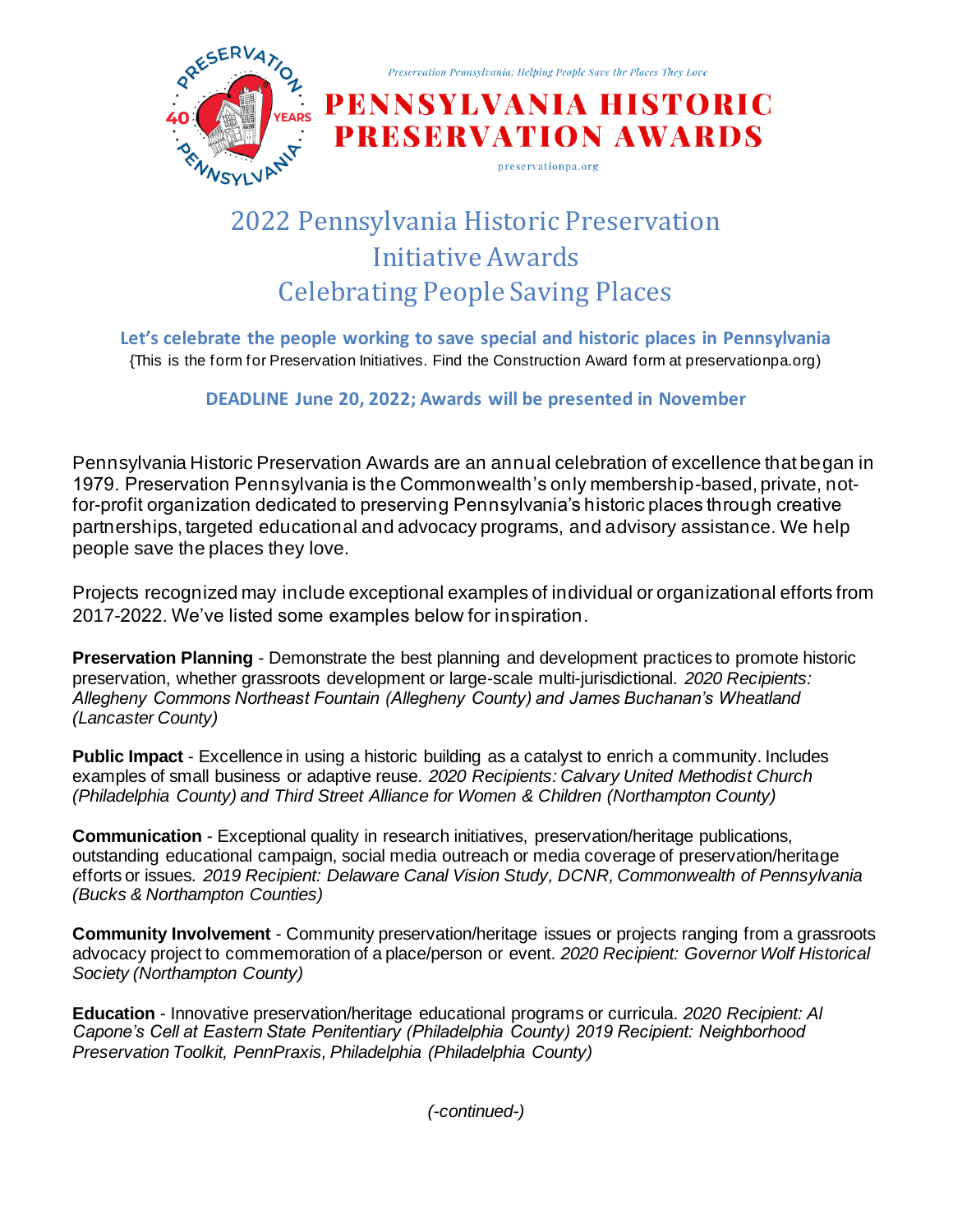**Emergency Response** – In recognition of quick action to repair and/or preserve a historic resource after a threat or catastrophic event. such as fire, flooding, or tornados. *2018 Recipient: Saint Vincent de Paul Roman Catholic Church (Philadelphia County)*

**Grassroots Advocacy** – Innovative examples of assistance that helped communities protect and preserve the historic places that matter to them. *2018 Recipient: Sydelle Zove for Abolition Hall (Montgomery County)*

**Stewardship** - Exceptional stewardship efforts by an individual or group on behalf of a significant historic resource. (Ongoing standard maintenance does not rise to award level.) *2020 Recipient: The Civic Club [Overlook] (Dauphin County)* 

**Adaptability/Sustainability** - Innovative approaches in planning for the effects of climate change. Examples might include a municipal study for stormwater management or mitigating the effects of flooding in a historic district; use of innovative technologies or materials in retrofitting a historic building, or creatively overcoming obstacles in the rehab of a challenging building. *2020 Recipient: Phipps Conservatory Exhibit Staging Center (Allegheny County)* 

### *HONOR AWARDS*

*The F. Otto Haas Award (lifetime achievement) and the Henry A. Jordan Award (local preservation) are selected by the Board of Preservation Pennsylvania. However, your suggestions are welcome. Use the same guidelines to tell us about the person or organization you think deserves recognition.*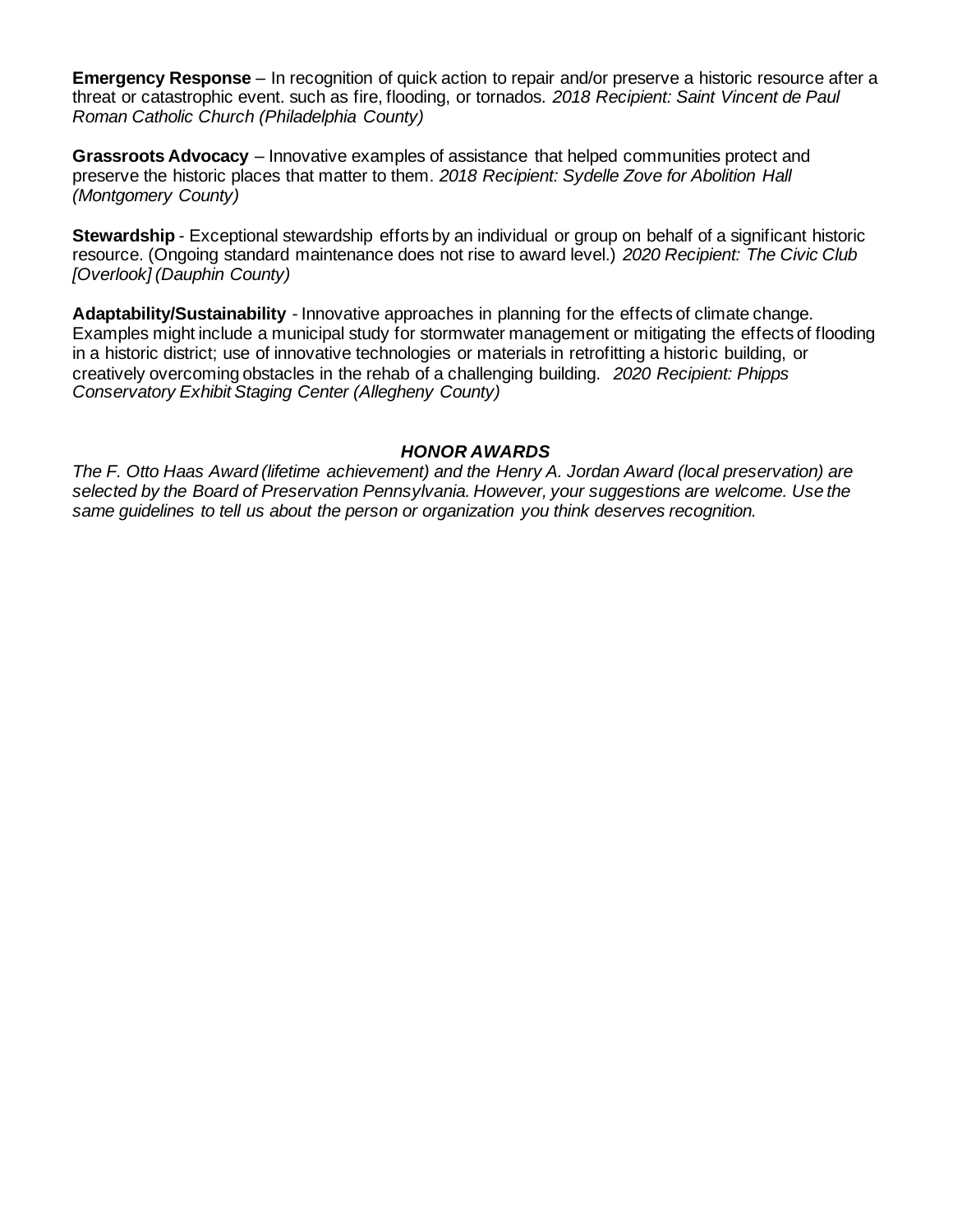## **SUBMISSION INSTRUCTIONS**

Applications must be submitted as digital documents (PDFs and JPG/PNG image files). Email your nomination form and supporting images (jpgs or pngs) to **preservationpennsylvania@gmail.com** (or email with a link to the materials on Google Drive, DropBox or WeTransfer) — Deadline June 20, 2022

## **Tell us the story of your person or project and what makes it exceptional.**

A complete nomination will include the following

- o Pennsylvania Historic Preservation Awards Application Contact information (see last page)
- $\circ$  250-300 word summary of the project's achievements, community impact or innovations. Tell us the story of what this project is and why it is worthy of an award.
- o Two-page MAXIMUM narrative summarizing the project (Please try to cover why this project/place is important, who was involved, what were the challenges faced, what were the lessons learned, how has it made a difference?)
- o No more than 14 hi-res digital photographs (PNG, JPGs only *NO PDFs, no text over the image. Please don't paste images in a word doc unless you also provide them as image file attachments*) One page photo key with titles and credits is helpful.
- $\circ$  \$25 application fee (ONE nomination FREE for members of Preservation Pennsylvania.) Payment link is on the Award page of our website.

## **Photography Requirements**

- $\rightarrow$  Photographs should be high quality (1MB minimum, no more than 4MB per photograph).
- $\rightarrow$  No more than 14 photographs may be submitted. At least 3 images should contain people or activity or show the project in use. Historic photographs are also encouraged.
- $\rightarrow$  Please do not overlay text on to photos or paste images into a Word document. Additional information such as captions and credits should be provided in a photo key page.
- $\rightarrow$  Please ensure you have rights to submitted photographs and you grant Preservation Pennsylvania permission to use.

## **Additional Requirements**

- All application materials become the property of Preservation Pennsylvania and will not be returned.
- Preservation Pennsylvania retains the right to exhibit and/or publish the application materials, including photographs, in furthering preservation and educational goals.

## **Evaluation and Selection**

- Initiative Award nominations are evaluated by a committee of peers in the fields of cultural resources, architecture, archaeology, and historic preservation.
- Based on their knowledge and experience, the committee may consider projects not formally nominated.
- Honor Awards are evaluated and selected by the Executive Committee of Preservation Pennsylvania. Suggestions are welcome.

## **Notification**

Award recipients will be notified in advance of the awards ceremony, which will take place in November 2022. (Ongoing COVID transmission issues will determine whether the event is in person or virtual.)